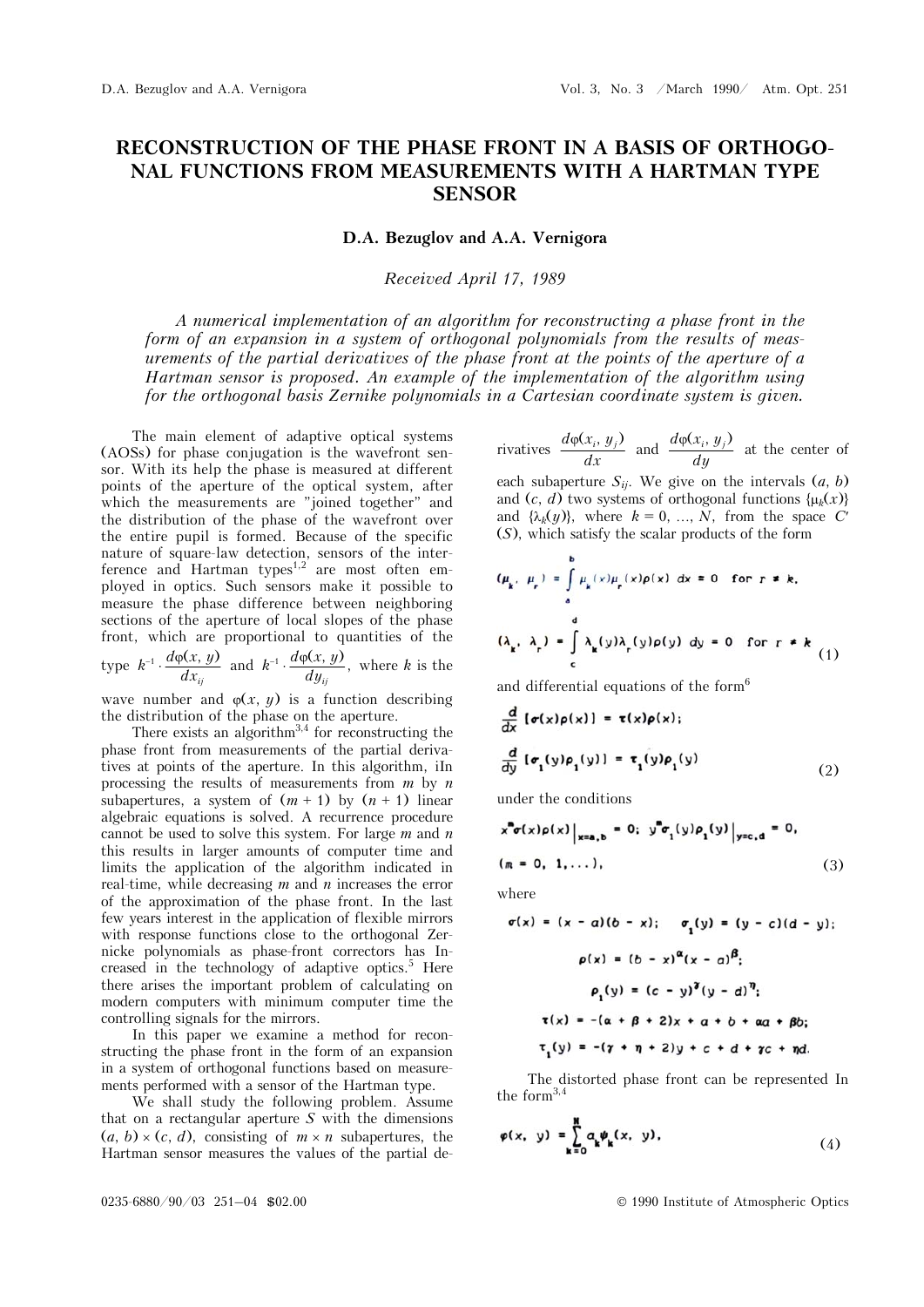where

$$
\psi_{k}(x, y) = \mu_{k}(x)\lambda_{k}(y).
$$
\n
$$
\frac{d\varphi(x, y)}{dx} = \sum_{k=0}^{N} a_{k} \frac{d\psi_{k}(x, y)}{dx} ;
$$
\n(5)

The problem is to synthesize an algorithm for calculating the coefficients  $a_k$  an expansion of the form (4) from measurements of the partial derivatives of the phase front at points of the subaperture.

We differentiate the expression (4) with respect to  $x$  and  $y$ :

$$
\frac{d\varphi(x, y)}{dx} = \sum_{k=0}^{N} a_k \frac{d\psi_k(x, y)}{dx} ;
$$

$$
\frac{d\varphi(x, y)}{dy} = \sum_{k=0}^{N} a_k \frac{d\psi_k(x, y)}{dy}.
$$
(6)

Then the values of the partial derivatives of the phase front at the points of the aperture can be represented as

$$
\frac{d\varphi(x_1, y_1)}{dx} = \sum_{k=0}^{N} a_k \frac{d\psi_k(x_1, y_1)}{dx} ;
$$

$$
\frac{d\varphi(x_1, y_1)}{dy} = \sum_{k=0}^{N} a_k \frac{d\psi_k(x_1, y_1)}{dy} ;
$$

$$
i = 1, m, j = 1, n.
$$
(7)

We obtain the coefficients  $a_k$  by minimizing a functional of the form

$$
Q(a_0, a_1, ..., a_N) = \sum_{i=1}^{m} \sum_{j=1}^{n} \left[ \frac{d\varphi(x_i, y_j)}{dx} - \sum_{k=0}^{N} a_k \frac{\psi_k(x_i, y_j)}{dx} \right]^2 + \sum_{i=1}^{m} \sum_{j=1}^{n} \left[ \frac{d\varphi(x_i, y_j)}{dy} - \sum_{k=0}^{N} a_k \frac{\psi_k(x_i, y_j)}{dy} \right]^2, \quad i = \overline{1, m}; \quad j = \overline{1, n}.
$$
 (8)

Differentiating the expression (8) with respect to  $a_1$  and equating the values of partial derivatives of the type  $\frac{dQ(a_0, a_1, ..., a_N)}{da_1}$  to zero, we obtain a  $da$ system of  $N + 1$  linear equations:

$$
\sum_{i=1}^n \sum_{j=1}^n \left[ \frac{d\varphi(x_i, y_j)}{dy} \cdot \frac{d\psi_1(x_i, y_j)}{dy} + \cdots \right]
$$

$$
\left[\frac{d\psi_1(x_1, y_1)}{dx}\right] =
$$

$$
= \sum_{i=1}^{n} \sum_{j=1}^{n} \left[ \sum_{k=0}^{M} a_k \left( \frac{d\varphi_k(x_i, y_j)}{dx} \cdot \frac{d\varphi_1(x_i, y_j)}{dx} + \frac{d\varphi_k(x_i, y_j)}{dy} \cdot \frac{d\varphi_1(x_i, y_j)}{dy} \right) \right] \cdot N + 1 \leq n;
$$
  

$$
N + 1 \leq n; \quad l = \overline{0, N}; \quad l = \overline{1, m}; \quad j = \overline{1, n}.
$$
 (9)

We introduced the following notation:

$$
\frac{d\varphi_{\mathbf{k}}(x_{i}, y_{j})}{dx} = P_{\mathbf{k}ij}; \quad \frac{d\psi_{\mathbf{k}}(x_{i}, y_{j})}{dx} = R_{\mathbf{k}ij};
$$

$$
\frac{d\varphi_{\mathbf{k}}(x_{i}, y_{j})}{dy} = L_{\mathbf{k}ij}; \quad \frac{d\psi_{\mathbf{k}}(x_{i}, y_{j})}{dy} = M_{\mathbf{k}ij}.
$$

Taking into account the orthogonality of the derivatives of the polynomials satisfying conditions (1), (2), and (3), we write the solution of the system (9) in the form

$$
a_{k} = \sum_{i=1}^{n} \sum_{j=1}^{n} \frac{L_{kij} N_{kij} + P_{kij} R_{kij}}{R_{kij}^{2} + M_{kij}^{2}}.
$$
 (10)

In accordance with Rodrigues' formula<sup>6</sup> the partial derivatives of orthogonal polynomials can be represented by the following relations:

$$
\frac{d\varphi_{\mathbf{k}}(x, y)}{dx} = \frac{d\mu_{\mathbf{k}}(x)\lambda_{\mathbf{k}}(y)}{dx} = A_{\mathbf{k}}A_{\mathbf{k}}^{1} \frac{d}{dx} \left[ \frac{1}{\rho(x)} \cdot \frac{d^{\mathbf{k}}}{dx^{\mathbf{k}}} x \right]
$$

$$
x (\sigma^{\mathbf{k}}(x)\rho(x)) \left[ \cdot \left[ \frac{1}{\rho_{1}(y)} \cdot \frac{d^{\mathbf{k}}}{dy^{\mathbf{k}}} \cdot (\sigma_{1}^{\mathbf{k}}(y)\rho_{1}(y)) \right] \right]
$$

$$
\frac{d\varphi_{\mathbf{k}}(x, y)}{dy} = \frac{d\lambda_{\mathbf{k}}(y)\mu_{\mathbf{k}}(x)}{dy} = A_{\mathbf{k}}A_{\mathbf{k}}^{1} \frac{d}{dy} \left[ \frac{1}{\rho_{1}(y)} \cdot \frac{d^{\mathbf{k}}}{dy^{\mathbf{k}}} x
$$

$$
x (\sigma^{\mathbf{k}}(y)\rho_{1}(y)) \right] \cdot \left[ \frac{1}{\rho(x)} \frac{d^{\mathbf{k}}}{dx^{\mathbf{k}}} (\sigma^{\mathbf{k}}(x)\rho(x)) \right] \cdot \tag{12}
$$

where  $A_k$  and  $A_k^1$  are constants which depend on the normalization and are determined by the method presented in Ref. 6. The values of the partial derivatives  $\frac{d\varphi_k(x_i, y_j)}{dy}$  and  $\frac{d\varphi_k(x_i, y_j)}{dx}$  for all values of *i*, *j*, and *k* can be calculated beforehand.

To reconstruct the phase front using Eq. (10)  $P = 3Nmn$  operations are required. The response functions of real mirrors may not satisfy the conditions (2) and (3). Even in this case, however, it is